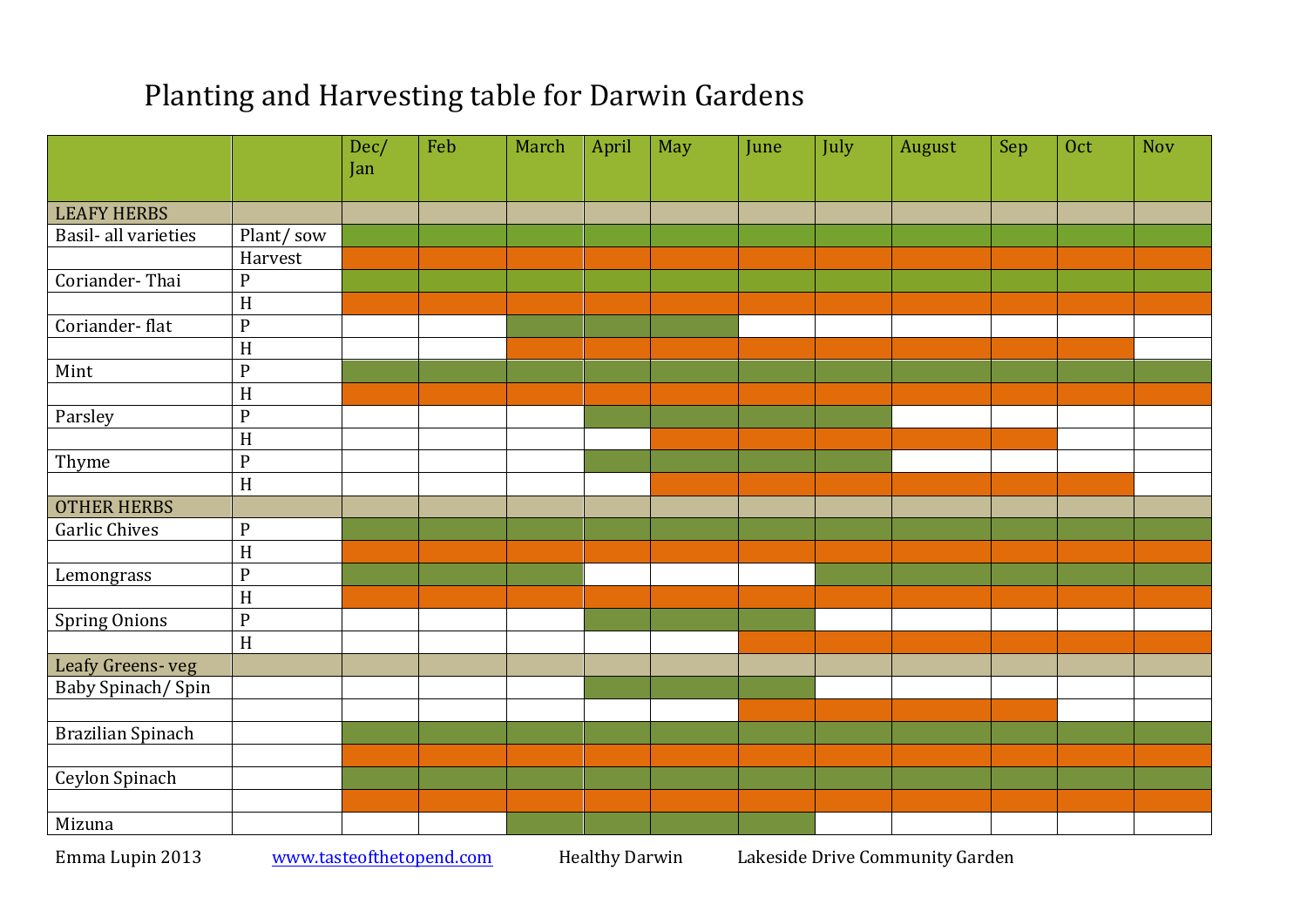|                     |              | Dec/<br>Jan | Feb | March | April | May | June | July | August | Sep | Oct | <b>Nov</b> |
|---------------------|--------------|-------------|-----|-------|-------|-----|------|------|--------|-----|-----|------------|
| Rocket              |              |             |     |       |       |     |      |      |        |     |     |            |
|                     |              |             |     |       |       |     |      |      |        |     |     |            |
| Kang Kong           |              |             |     |       |       |     |      |      |        |     |     |            |
|                     |              |             |     |       |       |     |      |      |        |     |     |            |
| Sweet Leaf          |              |             |     |       |       |     |      |      |        |     |     |            |
|                     |              |             |     |       |       |     |      |      |        |     |     |            |
| Tatsoi/Bok Choy     |              |             |     |       |       |     |      |      |        |     |     |            |
|                     |              |             |     |       |       |     |      |      |        |     |     |            |
| <b>ROOTS</b>        |              |             |     |       |       |     |      |      |        |     |     |            |
| Beetroot            |              |             |     |       |       |     |      |      |        |     |     |            |
|                     |              |             |     |       |       |     |      |      |        |     |     |            |
| Galangal            |              |             |     |       |       |     |      |      |        |     |     |            |
| Ginger              |              |             |     |       |       |     |      |      |        |     |     |            |
|                     |              |             |     |       |       |     |      |      |        |     |     |            |
| Jicama (Yam Bean)   |              |             |     |       |       |     |      |      |        |     |     |            |
|                     |              |             |     |       |       |     |      |      |        |     |     |            |
| Radish (red)        |              |             |     |       |       |     |      |      |        |     |     |            |
|                     |              |             |     |       |       |     |      |      |        |     |     |            |
| <b>Sweet Potato</b> |              |             |     |       |       |     |      |      |        |     |     |            |
|                     |              |             |     |       |       |     |      |      |        |     |     |            |
| Turmeric            |              |             |     |       |       |     |      |      |        |     |     |            |
|                     |              |             |     |       |       |     |      |      |        |     |     |            |
| <b>BEANS</b>        |              |             |     |       |       |     |      |      |        |     |     |            |
| Snake Bean          |              |             |     |       |       |     |      |      |        |     |     |            |
|                     |              |             |     |       |       |     |      |      |        |     |     |            |
| Snow Pea            |              |             |     |       |       |     |      |      |        |     |     |            |
|                     |              |             |     |       |       |     |      |      |        |     |     |            |
| Wing Bean           | $\mathbf{P}$ |             |     |       |       |     |      |      |        |     |     |            |
|                     | H            |             |     |       |       |     |      |      |        |     |     |            |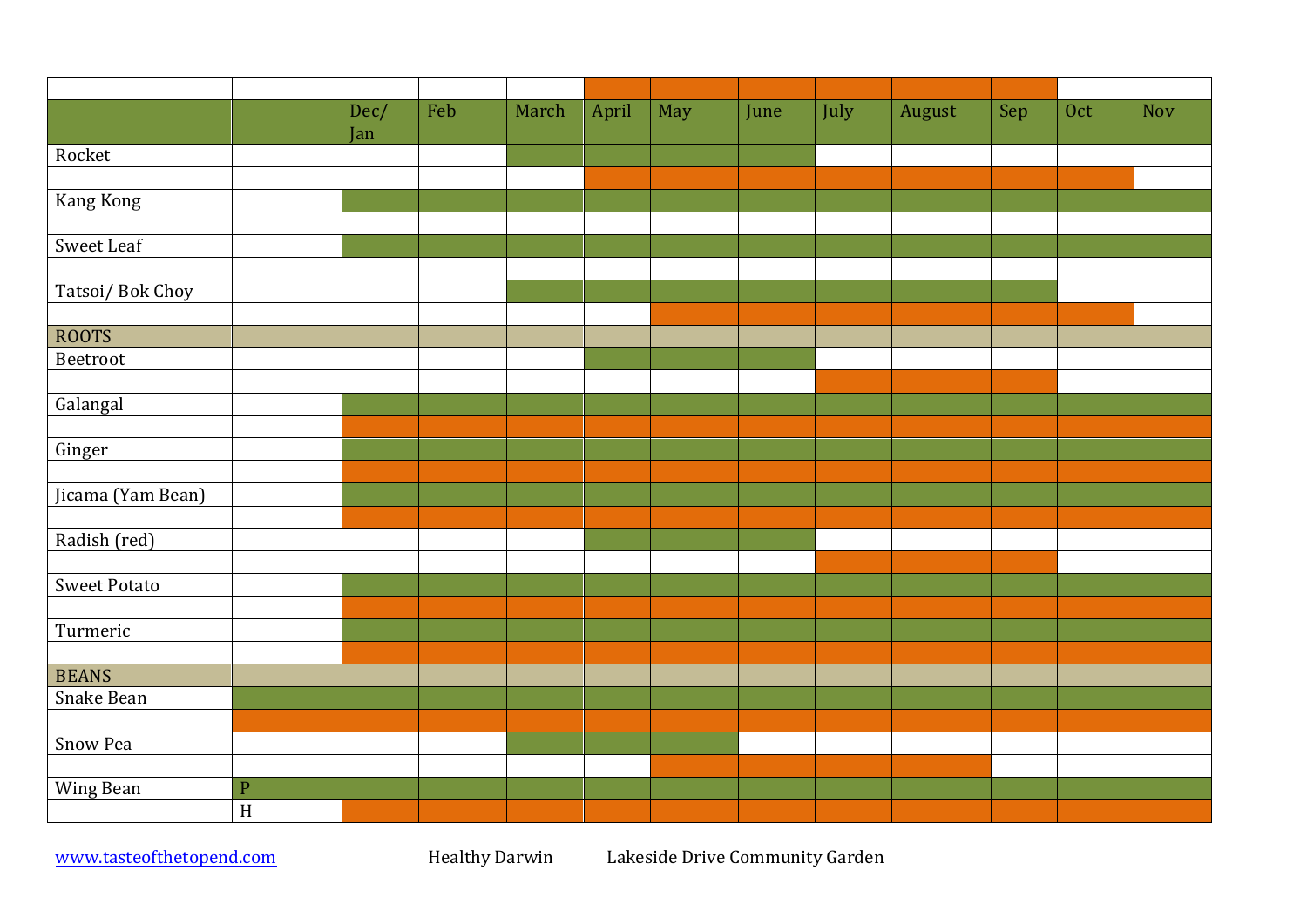|                                      |                           | Dec/ | Feb | March | April | May | <b>June</b> | July | August | Sep | Oct | <b>Nov</b> |
|--------------------------------------|---------------------------|------|-----|-------|-------|-----|-------------|------|--------|-----|-----|------------|
|                                      |                           | Jan  |     |       |       |     |             |      |        |     |     |            |
| FRUIT (non tree/<br>annual or shrub) |                           |      |     |       |       |     |             |      |        |     |     |            |
| Capsicum                             | ${\bf P}$                 |      |     |       |       |     |             |      |        |     |     |            |
|                                      | $\boldsymbol{\mathrm{H}}$ |      |     |       |       |     |             |      |        |     |     |            |
| Chili                                | ${\bf P}$                 |      |     |       |       |     |             |      |        |     |     |            |
|                                      | $\boldsymbol{\mathrm{H}}$ |      |     |       |       |     |             |      |        |     |     |            |
| Cucumber                             | ${\bf P}$                 |      |     |       |       |     |             |      |        |     |     |            |
|                                      | $\, {\rm H}$              |      |     |       |       |     |             |      |        |     |     |            |
| Eggplant                             | $\mathbf{P}$              |      |     |       |       |     |             |      |        |     |     |            |
|                                      | $\boldsymbol{\mathrm{H}}$ |      |     |       |       |     |             |      |        |     |     |            |
| Luffa                                | $\mathbf{P}$              |      |     |       |       |     |             |      |        |     |     |            |
|                                      | $\, {\rm H}$              |      |     |       |       |     |             |      |        |     |     |            |
| Pineapple                            | ${\bf P}$                 |      |     |       |       |     |             |      |        |     |     |            |
|                                      | $\boldsymbol{\mathrm{H}}$ |      |     |       |       |     |             |      |        |     |     |            |
| Pumpkin-Jap                          | ${\bf P}$                 |      |     |       |       |     |             |      |        |     |     |            |
|                                      | $\boldsymbol{\mathrm{H}}$ |      |     |       |       |     |             |      |        |     |     |            |
| Pumpkin-Butternut                    | $\overline{P}$            |      |     |       |       |     |             |      |        |     |     |            |
|                                      | $\, {\rm H}$              |      |     |       |       |     |             |      |        |     |     |            |
| Rosella                              | ${\bf P}$                 |      |     |       |       |     |             |      |        |     |     |            |
|                                      | $\boldsymbol{\mathrm{H}}$ |      |     |       |       |     |             |      |        |     |     |            |
| Squash                               | $\overline{P}$            |      |     |       |       |     |             |      |        |     |     |            |
|                                      | $\overline{H}$            |      |     |       |       |     |             |      |        |     |     |            |
| Sweet corn                           | $\mathbf{P}$              |      |     |       |       |     |             |      |        |     |     |            |
|                                      | $\, {\rm H}$              |      |     |       |       |     |             |      |        |     |     |            |
| Tomatoes                             | ${\bf P}$                 |      |     |       |       |     |             |      |        |     |     |            |
|                                      | $\boldsymbol{\mathrm{H}}$ |      |     |       |       |     |             |      |        |     |     |            |
| Watermelon                           | $\mathbf{P}$              |      |     |       |       |     |             |      |        |     |     |            |
|                                      | $\boldsymbol{\mathrm{H}}$ |      |     |       |       |     |             |      |        |     |     |            |
| Zucchini                             | $\overline{P}$            |      |     |       |       |     |             |      |        |     |     |            |
|                                      | $\overline{H}$            |      |     |       |       |     |             |      |        |     |     |            |